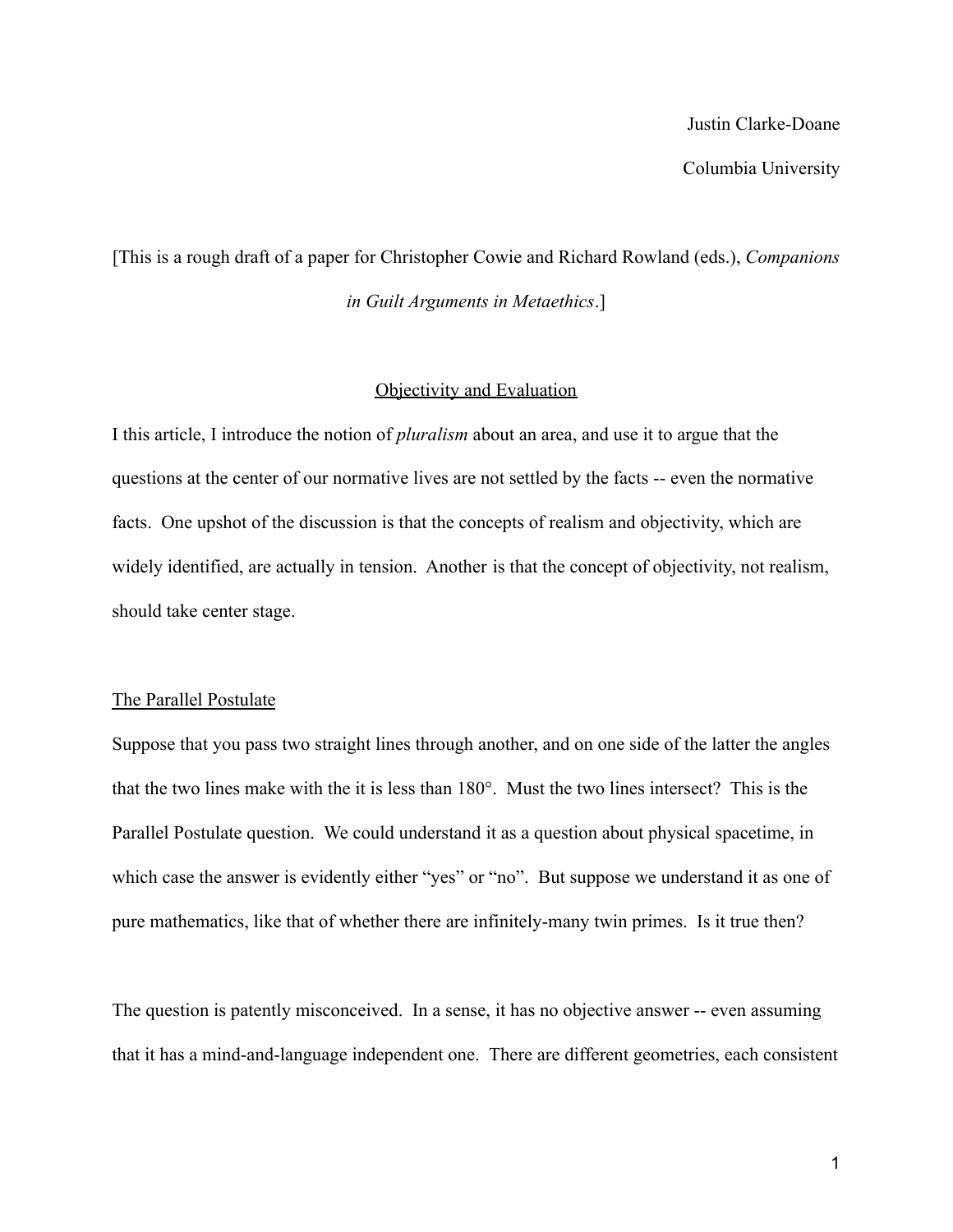if the other are, and these give different answers to the Parallel Postulate question. In Euclidean geometry the answer "yes" while in, e.g., hyperbolic geometry the answer is "no". All we would learn in answering the Parallel Postulate question is something about us. We would just learn what geometrical structures we were talking about (or what was "packed into" the geometrical concepts we happened to be employing), rather than learning which such structures there were.

To be sure, we could make the question sound metaphysical. If we wonder whether we happen to be referring to Euclidean lines or hyperbolic lines with the word "lines", then, by semantically descending, we can wonder whether the lines *really are* Euclidean or hyperbolic. But that is a boring question if ever there were one! We could avoid it altogether by simply *stipulating* that by "lines" we will hereby mean, e.g., Euclidean lines. Indeed, this is what we actually  $\delta$ .<sup>1</sup>

#### Metaphysical Pluralism

Such a view of geometry is hardly controversial. Indeed, it is even independent of the realism-antirealism debate in the philosophy of mathematics. Even a mathematical platonist would agree that different geometries are equally true of their intended subjects. But one could, in principle, take an analogous perspective on other areas of mathematics, including "non-algebraic" ones, like set theory (Balaguer [1998], Field [1998], Hamkins [2012], Linsky and Zalta [1995]).

<sup>&</sup>lt;sup>1</sup> It is also true that an eccentric metaphysician could add that some one geometry, in addition to being true, is somehow metaphysically privileged. But notwithstanding the fact that, to my knowledge, such a view would be unprecedented (even in philosophy!), any reason to metaphysically privilege some one geometry over all others would seem to be equally a reason to regard only it as true.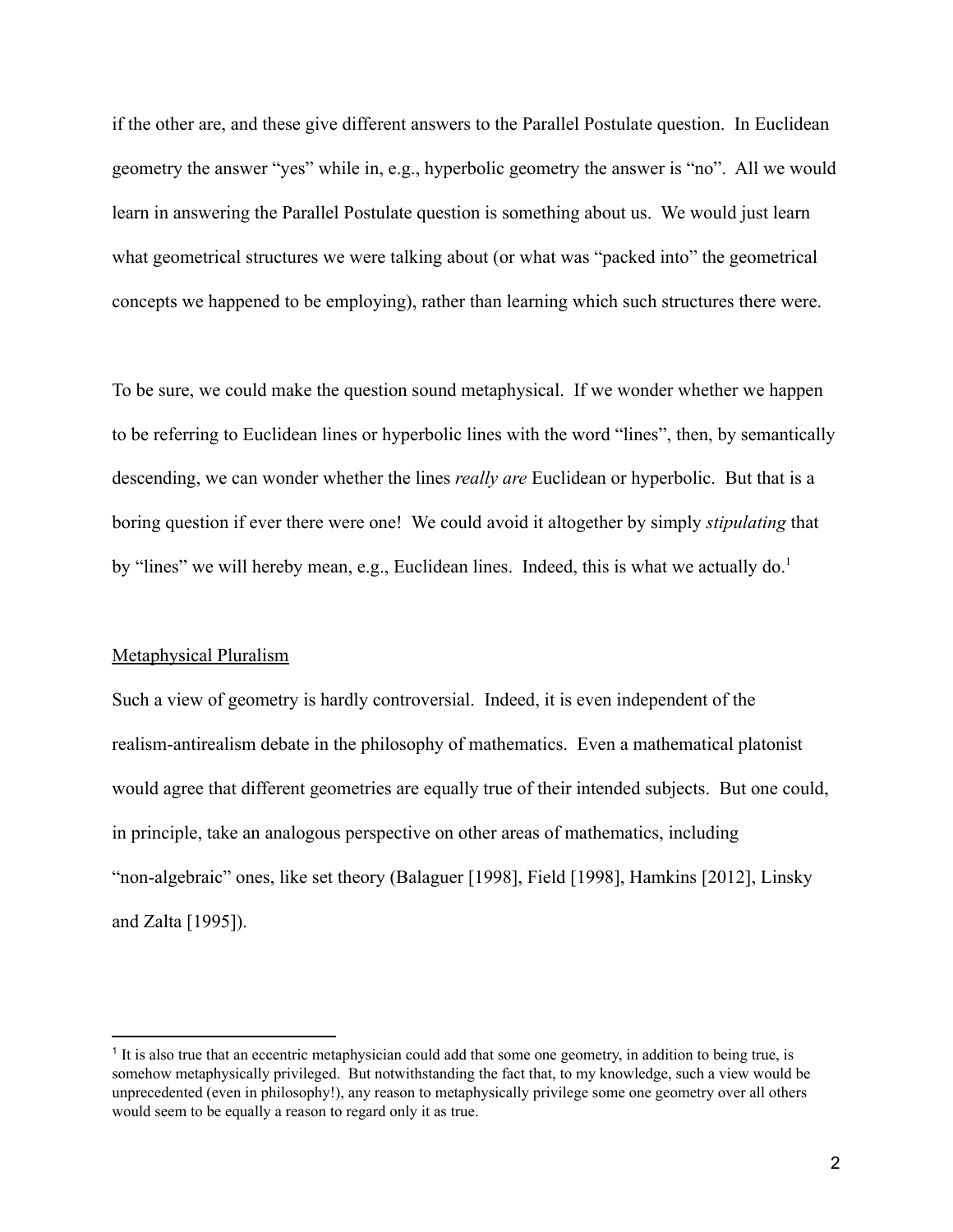Let us define *pluralism* about an area, F, as the view that there are a plurality of F-like concepts, all equally satisfied, independent of human minds and languages. Then there is a case to be made that pluralism is the most viable form of realism about set theory, (counterfactual) possibility, logic, mereology, essence, the theory of grounding, and much more.<sup>2</sup> Just as we have different concepts of point and line, all equally satisfied, we have well-founded and non-well-founded concepts of set, physical, metaphysical, and logical concepts of possibility, classical, intuitionistic, and paraconsistent concepts of consequence, and so on. Such questions as "is the Axiom of Choice true?", "could you have had different parents?", "does anything follow from a contradiction?", and "is the grounding relation transitive?" are analogous to the Parallel Postulate question.

What is the argument for such a general pluralism? If "monism" about set theory, modality, logic, grounding, and so forth were true, then it would be a mystery how we could have significant knowledge of the areas.<sup>3</sup> For example, even if we are actually convinced that every set is well-founded, that every set has a Choice function, and that the Continuum Hypothesis fails, it certainly seems that we could have easily believed otherwise. It is not as if we would have arrived at a contradiction on the basis of alternative principles (assuming that we cannot derive a contradiction from the principles we actually accept). As Hamkins writes, we could have easily

<sup>&</sup>lt;sup>2</sup> See my [2015], [Forthcoming A], [Forthcoming B], and [Forthcoming C] for details.

<sup>&</sup>lt;sup>3</sup> Another argument is that "monism" about, e.g., (counterfactual) possibility would seem to be hardly more principled than monism about (pure) geometry. It is not as if we cannot make sense of, say, logical possibility along with metaphysical possibility. Such questions as how the world would have been different had you -- yes, you! -had different parents are already studied under the heading "impossible worlds" (Berto [2013]). But a believer in a more inclusive class of possible worlds (or in more inclusive notion of possibility) differs only verbally from a believer in impossible worlds.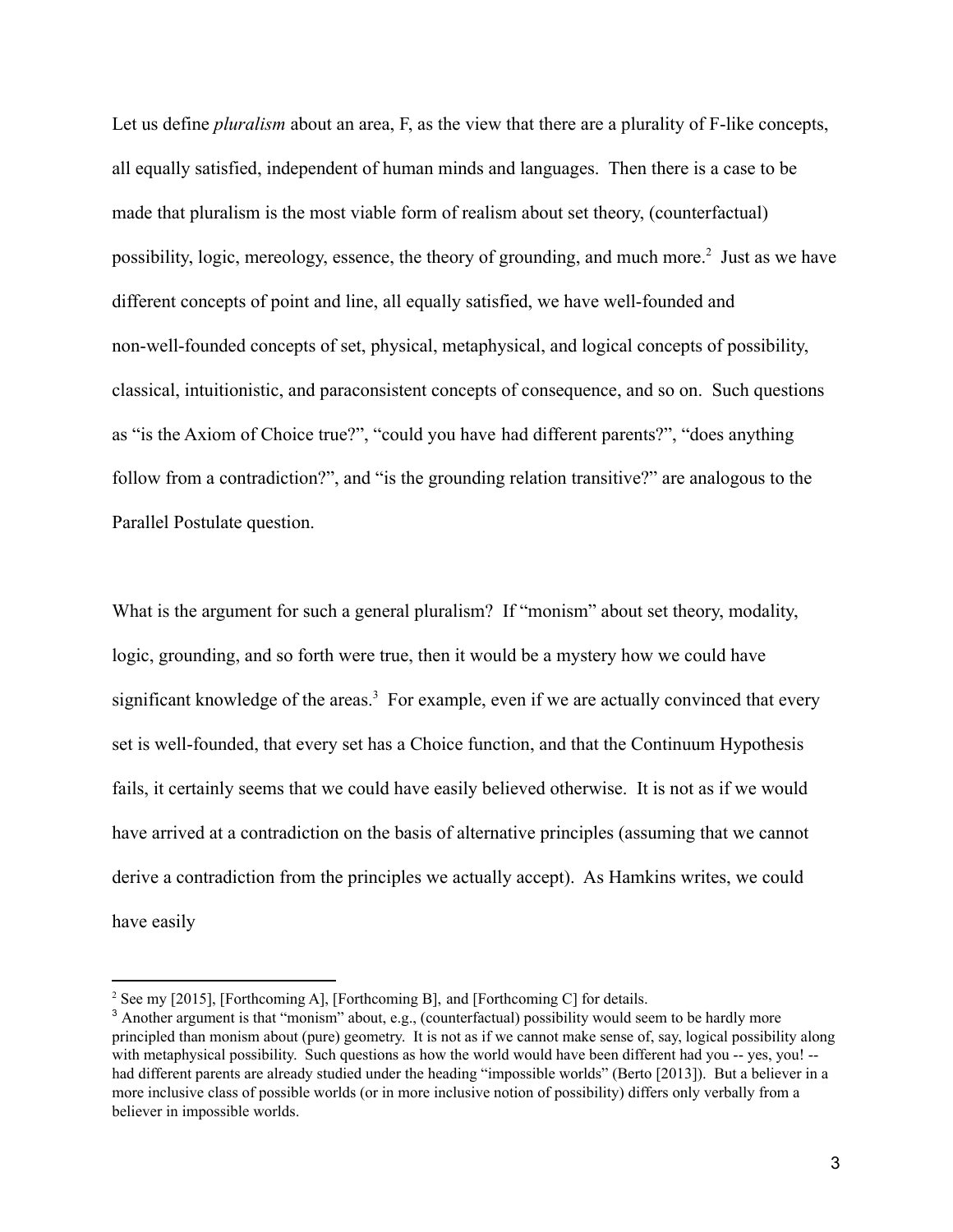look[ed] upon models of ~PSA [which says that it is not the case that  $|x| < |y| \rightarrow 2^x x < 2^x$ y] as strange in some fundamental way, violating a basic intuitive principle of sets concerning the relative sizes of power sets; perhaps our reaction to these models would be like the current reaction some mathematicians (not all) have to models of ZF+~AC or to models of Aczel's anti-foundation axiom AFA, namely, the view that the models may be interesting mathematically and useful for a purpose, but ultimately they violate a basic principle of sets [2011, 19].

In epistemological parlance, our set-theoretic beliefs would fail to be *safe* if set-theoretic monism were true. That is, it would be the case that we could have easily had systematically false ones (using the method that we actually used to form ours). The problem is not that the set-theoretic truths could have easily been different. The problem is that our beliefs could have easily been.

On the other hand, if set-theoretic pluralism is true, then the epistemology of set theory is like the epistemology of (pure) geometry. Had we accepted, say, the negation of the Axiom of Choice, there still would have been a universe of sets to which it corresponded. The iterative universe of sets can sit "side by side" all manner of other set-like universes (Field [1998]). Although Carnap would be wrong to suggest that we can *generate* set-theoretic reality by specifying set-theoretic principles, he would be right to remark that "the conflict between the divergent points of view… disappears... [B]efore us lies the boundless ocean of unlimited possibilities" [1937/2001, XV].<sup>4</sup>

<sup>4</sup> Compare Field [2005, 78]:,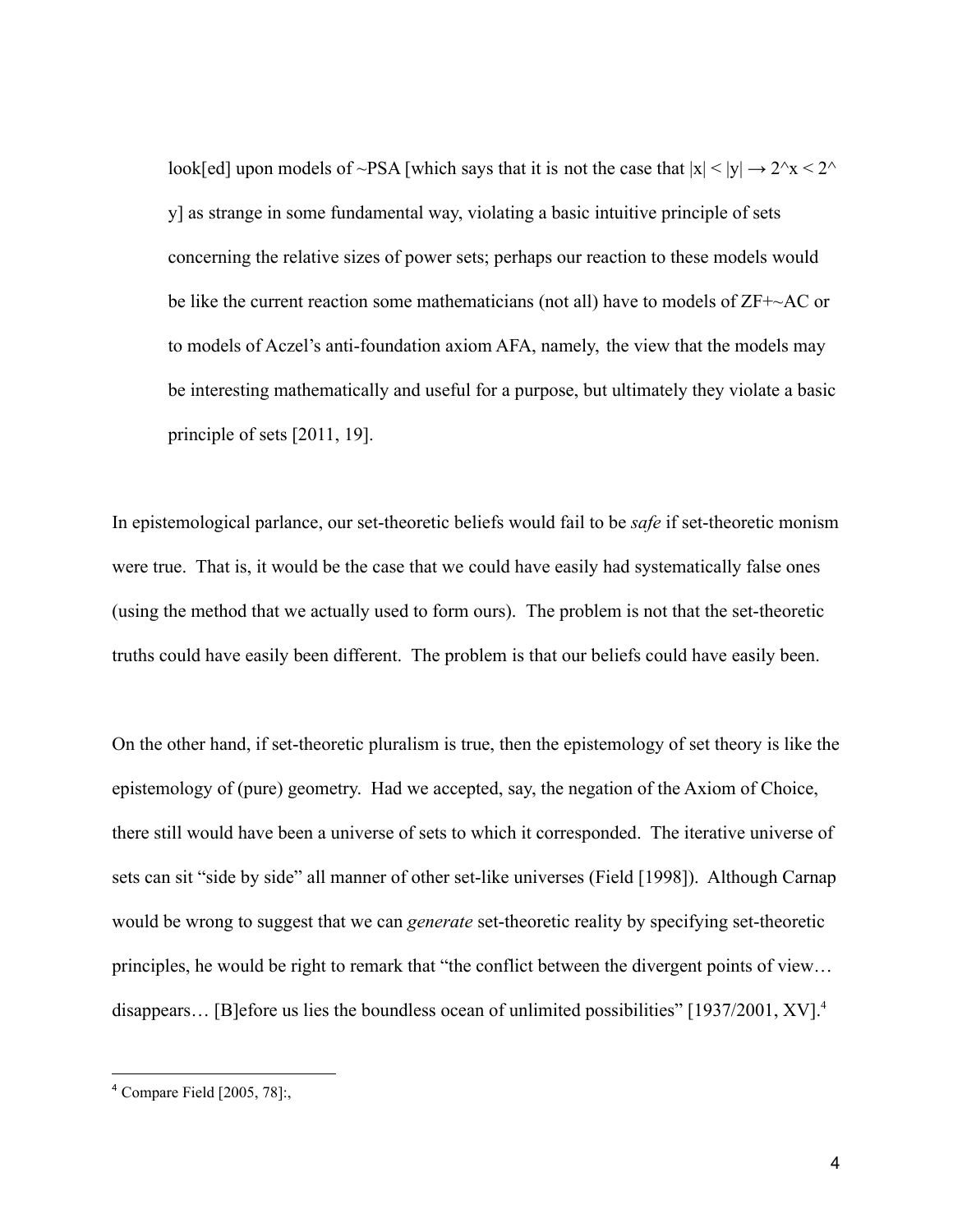## Pluralism and Deflation

Whether pluralism is true of any of the above areas is, of course, controversial. In order to fill the picture out, we would need to specify a criterion for being an area, F, with respect to which pluralism is true, as well as a criterion for being an *F-like* theory. The first step is required because presumably we do not wish to be pluralists about the physical universe! The second is required because it would be of little help, epistemically speaking, to postulate only, say, the iterative universe of sets and that of Azcel [1988, Part I]. This would still leave an advocate of, say, Quine [1937] with false set-theoretic beliefs, and with no apparent method by which to discover this.

What will be important below is not whether pluralism is true, however, but that it would have deflationary methodological ramifications *if it were true*. Or, if one is uneasy counterfactually conditionalizing on pluralism's truth,<sup>5</sup> it suffices to note that, *under the assumption of F-pluralism*, F-questions are like the Parallel Postulate question.<sup>6</sup> Assuming that, say, set-theoretic pluralism is true, there is no *non-semantic* question to ask about, e.g., the Continuum Hypothesis.<sup>7</sup> It is true of some universes, false of others, and that is all there is to it.

<sup>[</sup>Pluralists] solve the [epistemological] problem by articulating views on which though mathematical objects are mind-independent, any view we had had of them would have been correct... [T]hese views allow for...knowledge in mathematics, and unlike more standard Platonist views, they seem to give an intelligible explanation of it.

Note that I am intentionally obscuring the metasemantics of pluralism, which is irrelevant to the basic point. For details, see Clarke-Doane [Forthcoming B, Section 6.1 & 6.2].

<sup>&</sup>lt;sup>5</sup> Though one should not be if one is a modal pluralist! See, again, my [Forthcoming A] and [Forthcoming C].

<sup>&</sup>lt;sup>6</sup> One can phrase this: "if pluralism turns out to be true", on analogy with "if water turns out not to be composed of H20". (Thanks to Gideon Rosen for pointing this out.)

<sup>7</sup> Assuming that ZF is consistent.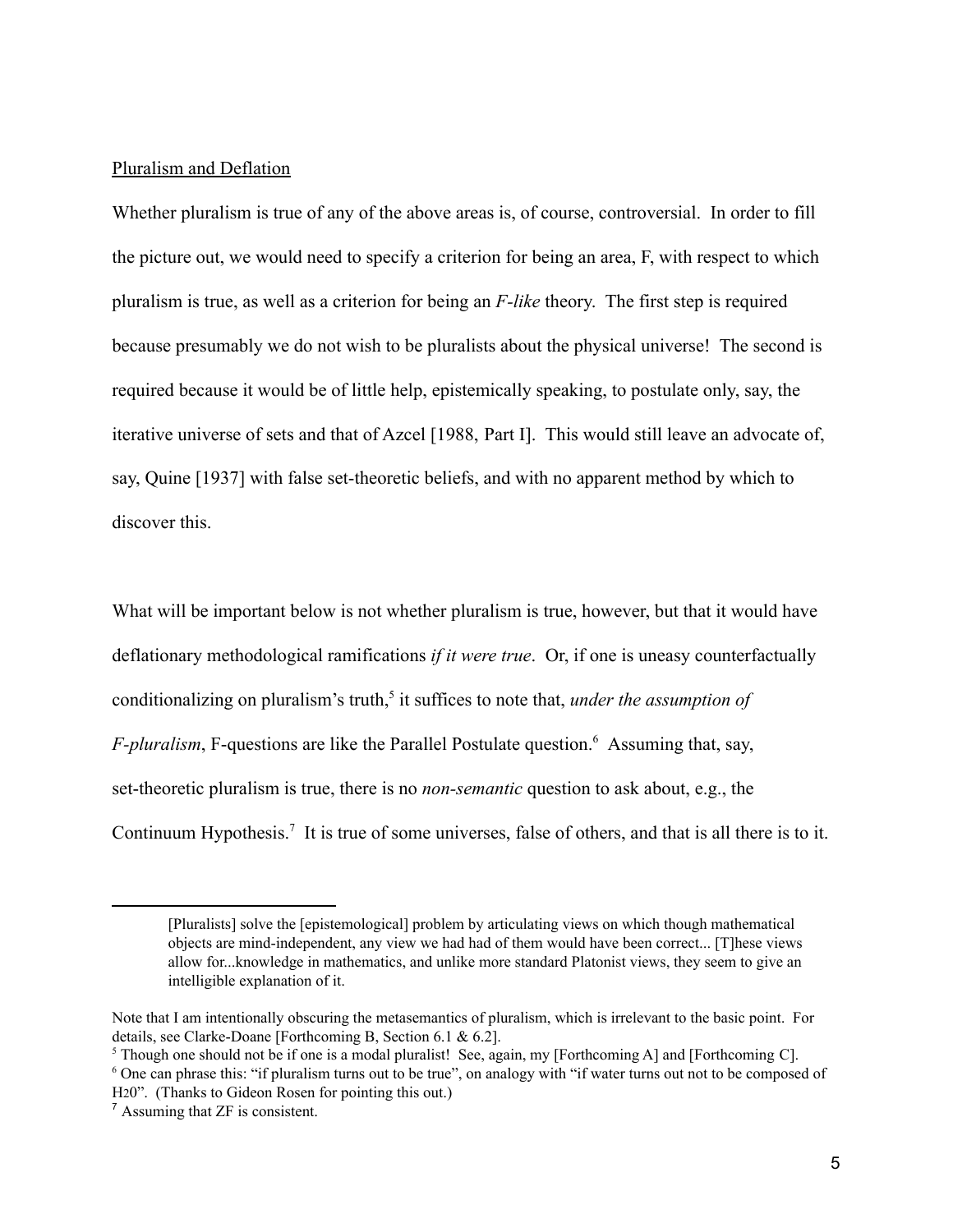While we could always ask the question of how we happen to be using "is a member of" on an occasion (or what is "packed into" the concept of membership we happen to be invoking), this question is of no *set-theoretic* interest. An answer to it puts no constraints on what sets -- or, more carefully, set-like things -- exist. A similar point applies to the question of whether you could have had different parents, whether the grounding relation is transitive, and whether everything follows from a contradiction, assuming pluralism about modality, grounding, and logic. So, pluralism about an area has a practical upshot. If set-theoretic, modal, logical, or grounding pluralism is true, then influential research programs are misconceived.

Note that I have been discussing pluralism about intuitively descriptive areas, like set theory. But pluralism about normative areas, such as morality or epistemology, may be even easier to defend. Whereas set theory is ontologically committed to controversial objects -- sets -- morality is merely committed to properties. It is *about* uncontroversially existing objects like you and me. But properties come "cheaply" on a wide variety of conceptions, both platonist and nominalist. On a standard platonist conception, there is a property for every predicate, $\delta$  and on a Quinean nominalist conception, whether a property "exists" is just the question of whether to accept a predicate as primitive in our regimented theory of the world (Quine [1948]). Nor is there any question about the instantiation of normative-like properties, given that they, too, would supervene on uncontroversial properties. So, it is hard to see how one could deny the existence, or even instantiation, of normative-like properties, given that normative properties exist and are instantiated.

<sup>8</sup> Barring those precluded by Russell's Paradox, and related arguments. See, e.g., Bealier [1982].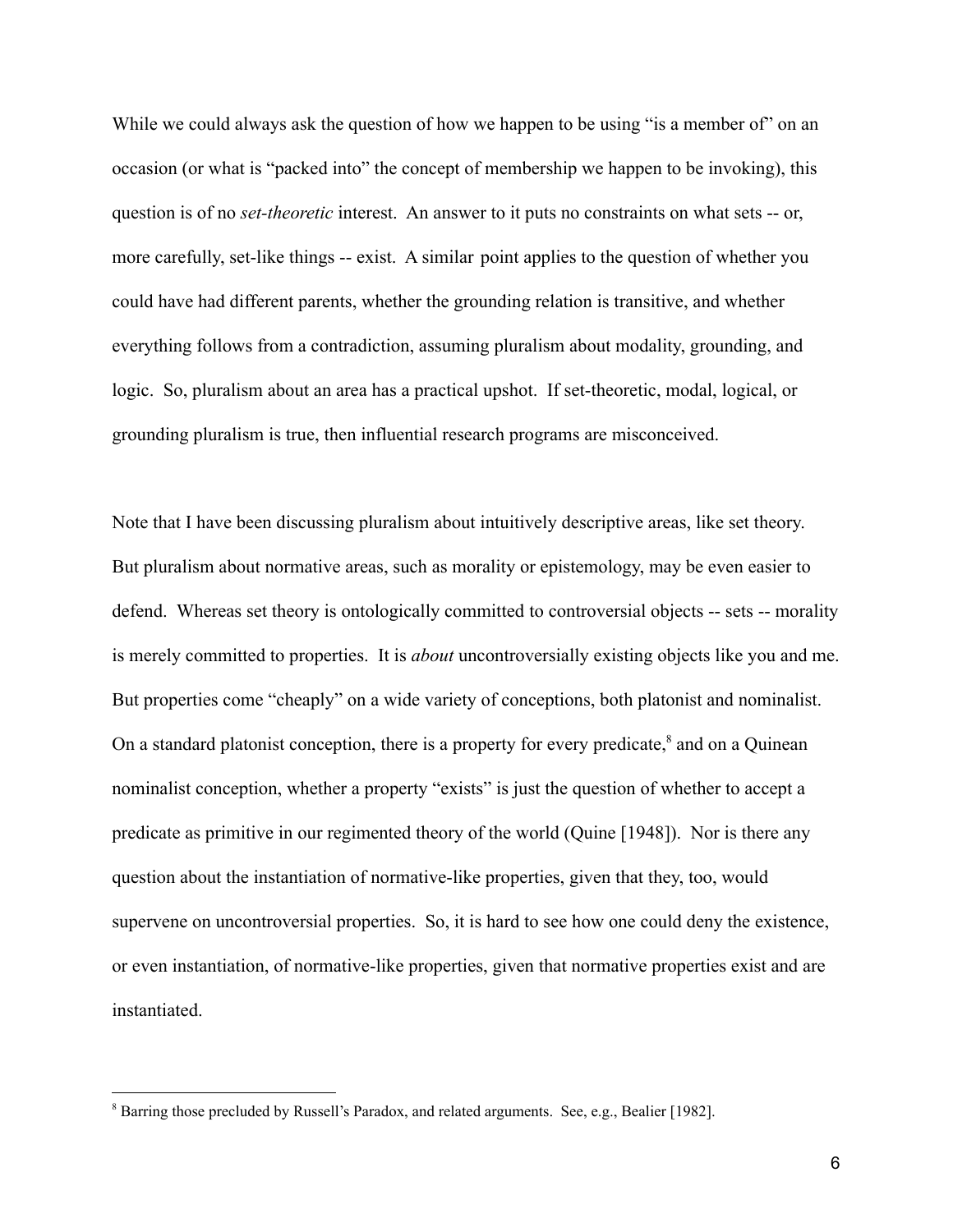However, the normative case presents a puzzle. Suppose that, say, *moral pluralism* turns out to be true. There are a plurality of moral-like concepts, all equally satisfied, independent of human minds and languages. Is the question of whether, e.g., we ought to kill the one to save the five *itself* like the Parallel Postulate question?<sup>9</sup> The question of whether we *ought* to, realistically construed, apparently is. That is one way of stating the upshot of Horgans' and Timmons' Moral Twin Earth thought experiment (Horgans and Timmons [1992]). If we are Cornell Realists, for example, then we should agree that along with goodness, which, according to us, is the property causally regulating our use of "good", there is goodness\* which could causally regulate another community's use of "good" while giving intuitively opposite verdicts on moral questions. Its verdicts stand to the negation of the Parallel Postulate as our answers stand to the Parallel Postulate.<sup>10</sup> But, evidently, there is a remaining question in the moral case that is closely related to the original. Morality is supposed to tell us what to do, and the question remains whether to do what we ought to do, or ought\* to do. There is no analogous question in the vicinity of the Parallel Postulate question, once it is given that it is true of linesEuclidean and false of lineshyperbolic. (There is, of course, the question of whether we *ought* to use linesEuclidean rather than lineshyperbolic. But that question is itself normative, and not about geometrical reality.) What could the remaining question be? $11$ 

<sup>9</sup> For concreteness, we can let the question be whether we ought to kill the one to save the five in some fully specified situation -- rather than whether we ought to in general. (Thanks to Carol Rovane for pressing me to make this explicit.)

<sup>&</sup>lt;sup>10</sup> I say "intuitively" because it strictly gives verdicts on moral\* questions, just as hyperbolic geometry gives verdicts on strictly different questions from Euclidean geometry.

<sup>&</sup>lt;sup>11</sup> Eklund also considers a "further question" in connection with a similar puzzle in his  $[2017]$ . I will return to Eklund's discussion shortly.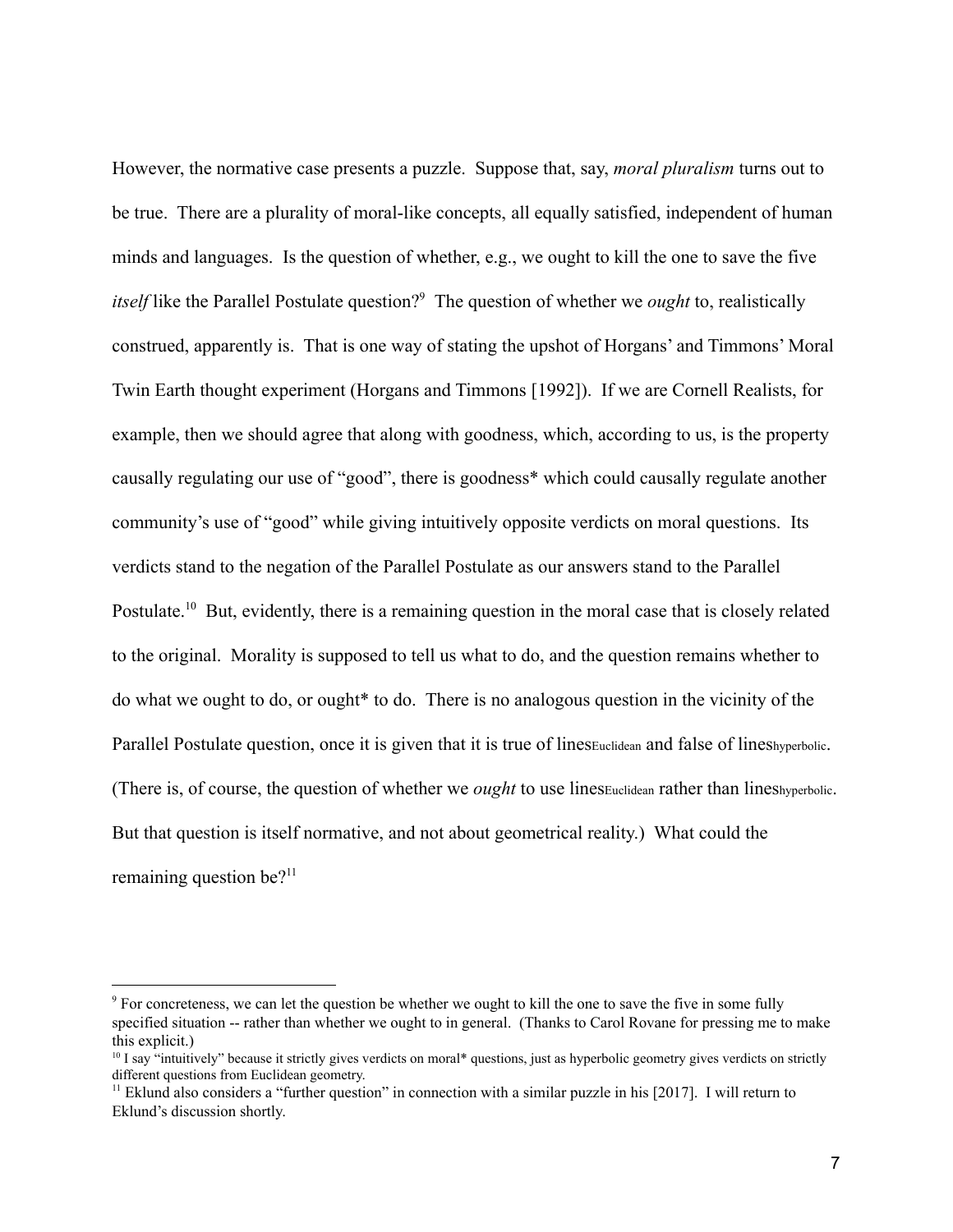#### Elusive Questions

It might be thought that it is the question of which of ought-to-be-doneness or ought-to-be-doneness\* is *genuine* ought-to-be-doneness. But that cannot be right. Trivially, ought-to-be-doneness is genuine ought-to-be-doneness, simply because "ought" means ought! Of course, we could ask which of ought-to-be-doneness<sub>1</sub> and ought-to-be-doneness<sub>2</sub> is ought-to-be-doneness, where "ought-to-be-doneness1" and "ought-to-be-doneness2" independently specify the candidates in question. But that is just the semantically descended version of the question of what "ought" means out of our mouths. An analogous question remains in any of the prior cases, including (pure) geometry. No one would waste their time wondering which of the pointsEuclidean or pointshyperbolic are the *genuine* points. Again, that is why even mathematical platonists just *stipulate* that by "points" they will mean, e.g., Euclidean points. Whatever our remaining question, an omniscient semanticist could not resolve it by merely confirming that "ought" means, say, ought<sub>1</sub> out of our mouths. Intuitively, our question is precisely whether we should be regulating our behavior by consulting the property that we are actually consulting.

Perhaps, then, the remaining question is another normative question, but not a moral one *per se*. Maybe it is whether we have *all-things-considered reason* to kill the one, whether we *prudentially should*, or whether we are *epistemically justified* in believing that we ought. Maybe it is even something as baroque as whether we *ought to use our concept of ought*. But even if such questions do remain, that cannot be the end of the story. A similar puzzle arises assuming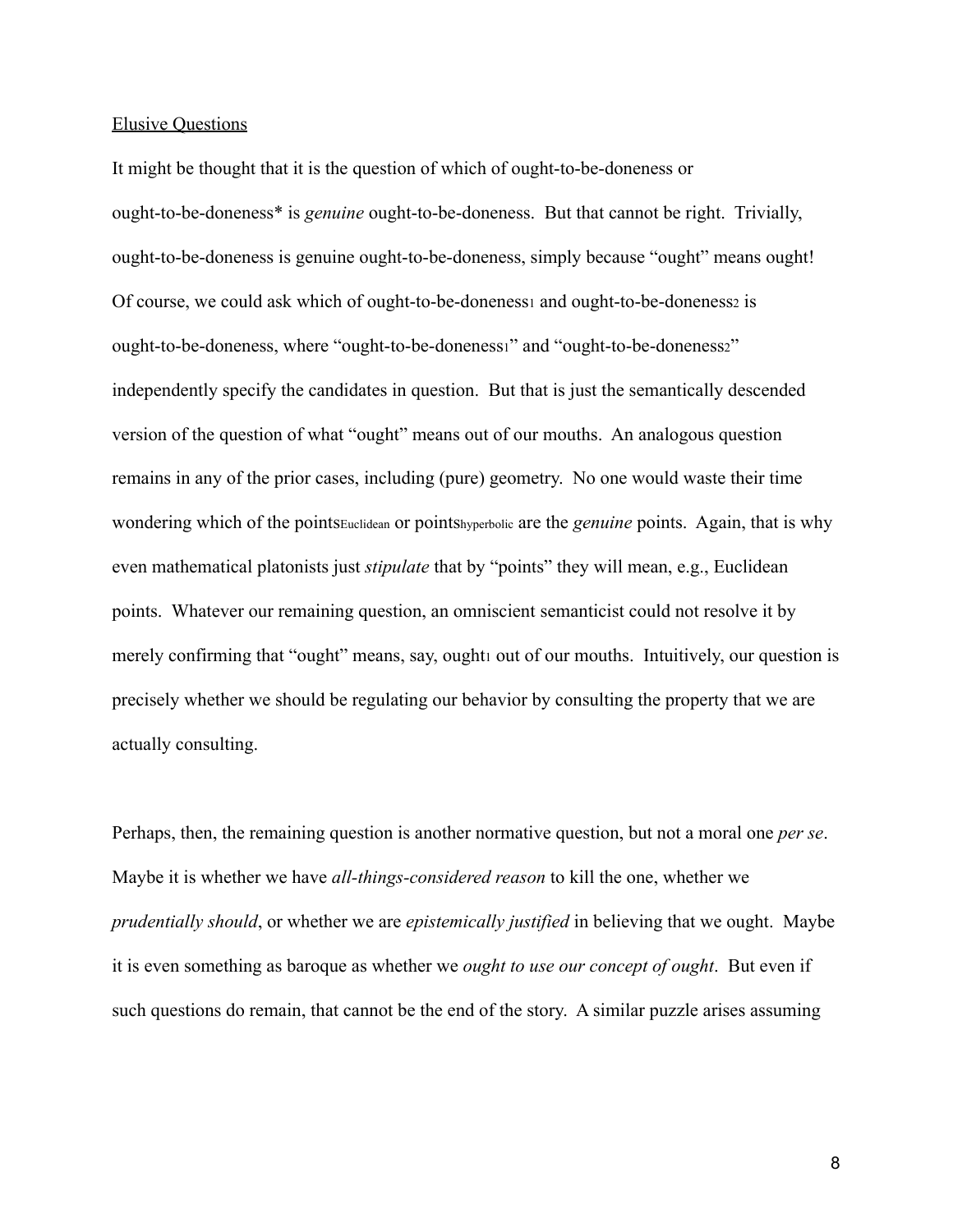pluralism about *any normative concept*.<sup>12</sup> Suppose, for example, that there are a plurality of all-things-considered-like concepts, all equally satisfied relevantly independent of human minds and languages. Then, even under the assumption that you have all-things-considered reason to kill the one to save the five, we can stipulatively introduce a reason-like concept, reason\*, such that you lack all-things-considered reason\* to kill the one to save the five. And the question arises whether to do what you have all-things-considered reason, or all-things-considered reason\*, to do..

Maybe the question is metaphysical. It is whether our moral-like concepts are "elite" or "carve at the joints" in the sense of Sider [2011] (Enoch and McPhereson [2017]). But this still cannot be right. First, joint carving in any familiar sense is not *morally* relevant. As Eklund writes,

Suppose...that by eliteness one means something like what is sometimes called *Lewisian* eliteness: the perfectly elite properties are the fundamental physical properties, and something is more elite than something else the closer to this ideal it is….To take this to be relevant to which community objectively has the aesthetically better taste would clearly be unwarranted….[T]he same goes for other normative disputes, including, for example, moral disputes….The general take-home message is this: *even if what is more elite in the Lewisian sense may in some way be metaphysically privileged, it is not relevant so far as normativity...is concerned* [2017, 30, italics in original].

<sup>12</sup> Actually, barring vagueness and indeterminacy, I believe that this "immunity to deflation" affords a *criterion* for being a normative claim. But I cannot argue for this here.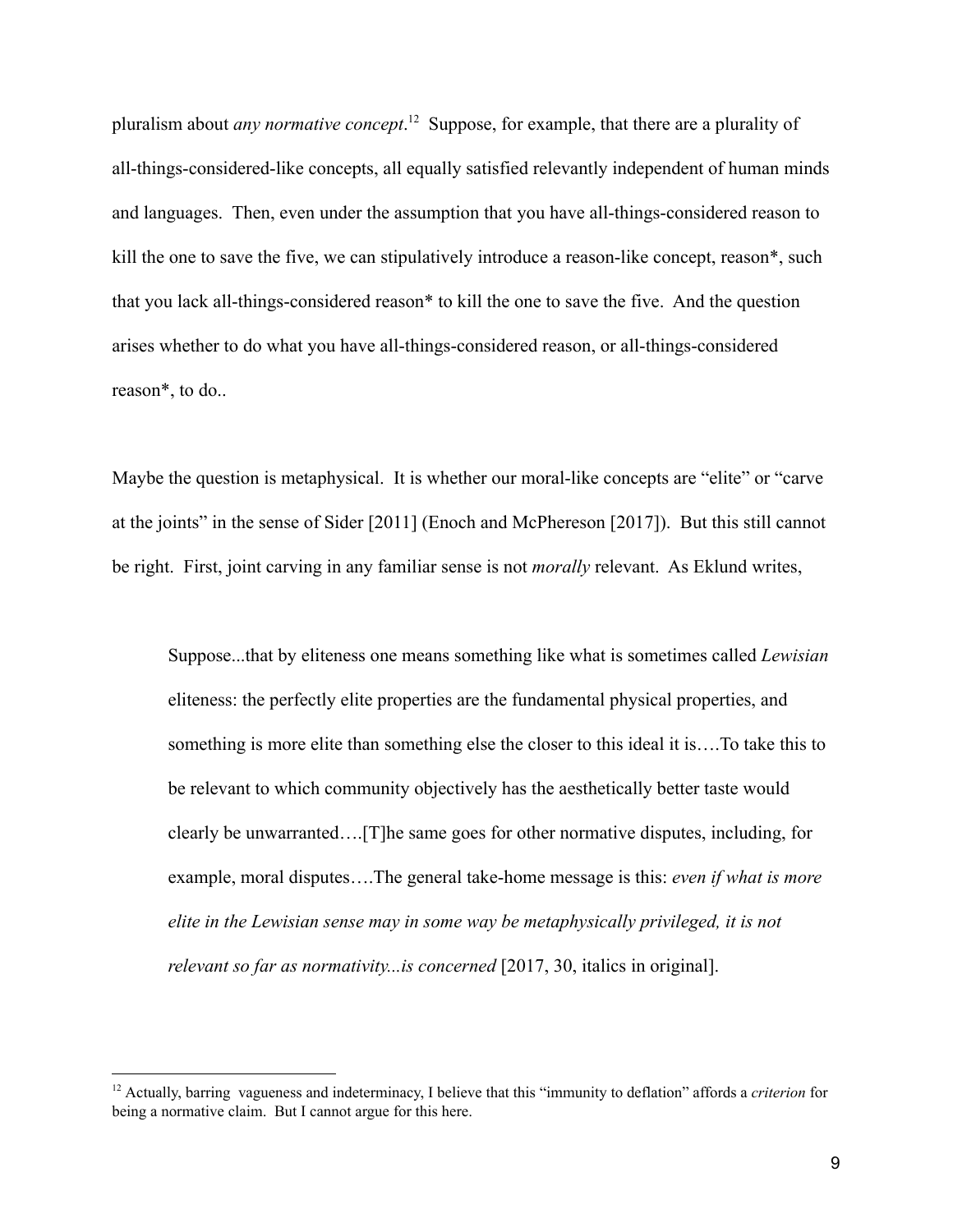Of course, we could always *define* a notion of "moral eliteness" such that our remaining question is which moral-like properties are so elite (van Roojen [2006, 180–1]). But that would make the proposal contentless. Second, if the fact that our moral-like concepts are "elite" implies that we *ought* to use them, then eliteness is itself an normative notion. But then the puzzle simply re-arises vis a vis the question of what properties are elite (Dasgupta [2018]) (since, again, an analogous puzzle arises assuming pluralism about all normative concepts). Finally, it was built into the thought experiment that our normative-like concepts are *not* elite. Given Cornell Realism, for example, our moral-like concepts are not *metaphysically* special.<sup>13</sup> The problem is to say what question remains if there are a plurality of moral-like concepts, all on a metaphysical par. 14

Maybe a more radical conception of the remaining question is called for. Perhaps there remains a question of fact, but it is ineffable (Eklund  $[2017]$ ).<sup>15</sup> Of course, one may have doubts about the coherence of the notion of an ineffable fact. However, even supposing that the notion is in good order, this account of the remaining question fails as well. Let us call the ineffable propositions whose truth we ponder *moral\**. (If the proposal is coherent, then we must be able to *refer* to them, even if we cannot express them.<sup>16</sup>) Then there are two ways in which moral\* propositions could be ineffable. First, they could be structurally ineffable in the sense of Hofweber [2017]. Their ineffability could be due to their failure to share anything like sentential

<sup>&</sup>lt;sup>13</sup> Cornell Realism is not peculiar in this regard. Another naturalist view with the same consequence is Jackson [1998]. A non-naturalist view with the consequence is Huemer [2005].

<sup>&</sup>lt;sup>14</sup> It does not matter whether we take eliteness to characterize concepts or the properties to which they correspond. So, I speak of elite properties for convenience.

<sup>&</sup>lt;sup>15</sup> The question that Eklund probes is not the same as the present one. But some of the answers to it that he proffers might be answers to the present one.

<sup>&</sup>lt;sup>16</sup> This means that the relevant sense of "express" (or, alternatively, "proposition" and "property") must be fine-grained. If 'P is true' expresses the same proposition as 'P' then we can express any proposition to which we can refer.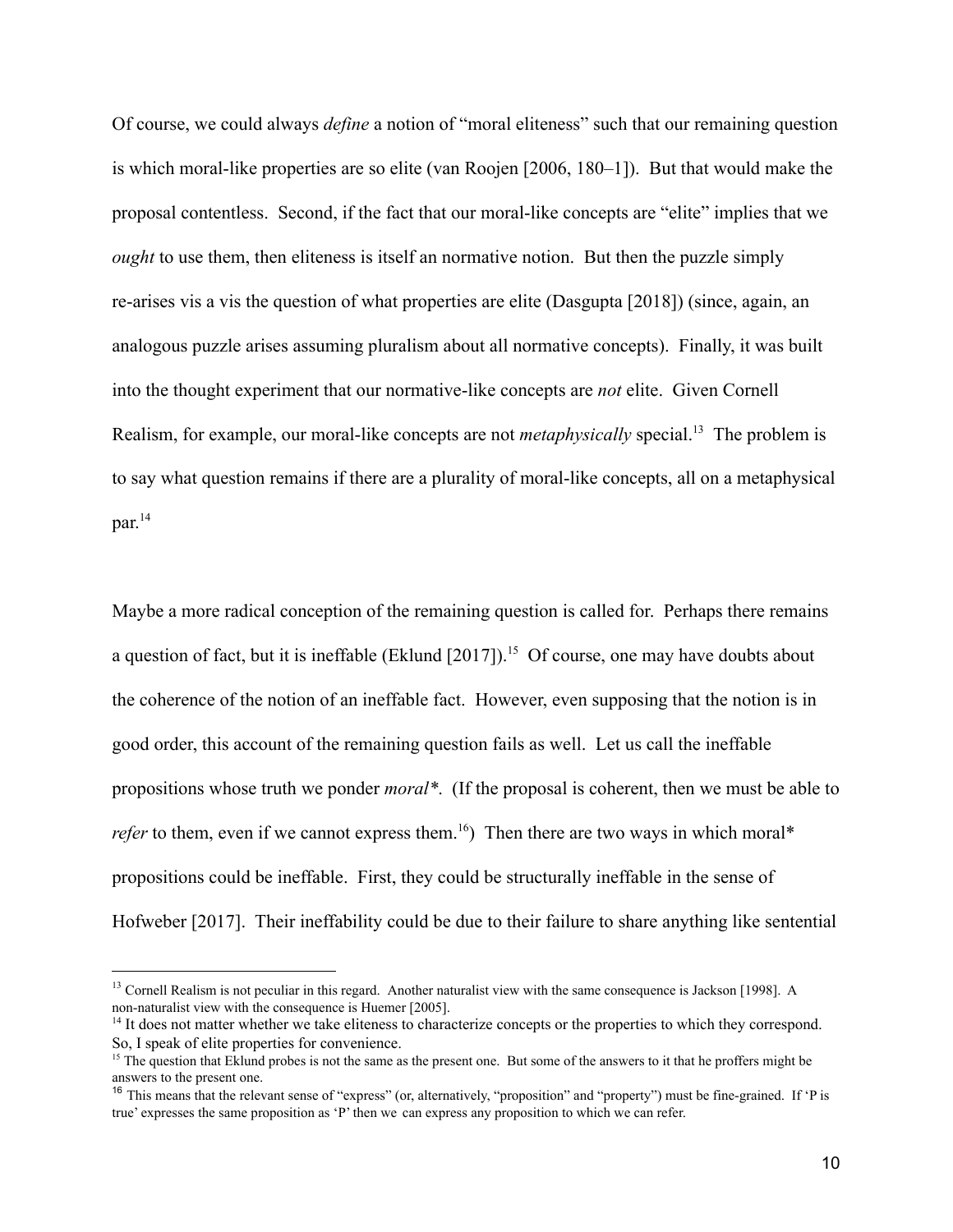structure. But, if this were so, then it would be impossible to explain the connection between our linguistic behavior with moral sentences and the moral\* propositions we ponder. If you utter S and I reply ~S, where S is a moral sentence, then we should at least be able to conclude that the moral\* propositions that we believe are inconsistent (even if they are not expressed by the sentences, S, and  $\sim$ S). But if moral\* propositions are structurally ineffable, then we do not even know whether "consistency" *makes sense* as applied to them -- since we do not know whether there is any operation on them corresponding to sentential negation. So, it is more promising to suggest that moral\* propositions are ineffable because, while they share sentential structure, moral\* *properties* are ineffable. If this is why moral\* propositions are ineffable, however, then we would seem to be able to simply reformulate pluralism and bypass talk of sentences. Let us take *moral\* pluralism* to be the view that there are a plurality of moral\*-like properties, all equally instantiated.<sup>17</sup> Then even assuming that moral\* pluralism is true, a pressing question in the vicinity of our original question persists.

## What to Do and What we Ought to Do

Is there some other account of what the remaining question could be, after it is granted that we ought to kill the one, but ought\* not, and all ought-like concepts are on a metaphysical par? There is one such account. The remaining question could be the "non-cognitive" question of *what to do*, in roughly the sense of Gibbard  $[2003]$ .<sup>18</sup> We may have no doubt about what we ought to to, what is the thing to do, what is good to do, what we are obligated to do, and so on for any normative concepts you like, while still wondering what *to do*. This is because we may

 $17$  This is, in fact, the analog to Balaguer's preferred formulation of mathematical pluralism which operates at the level of propositions and properties, not sentences.

<sup>&</sup>lt;sup>18</sup> See Risberg [Manuscript] for a similar view vis a vis a related puzzle.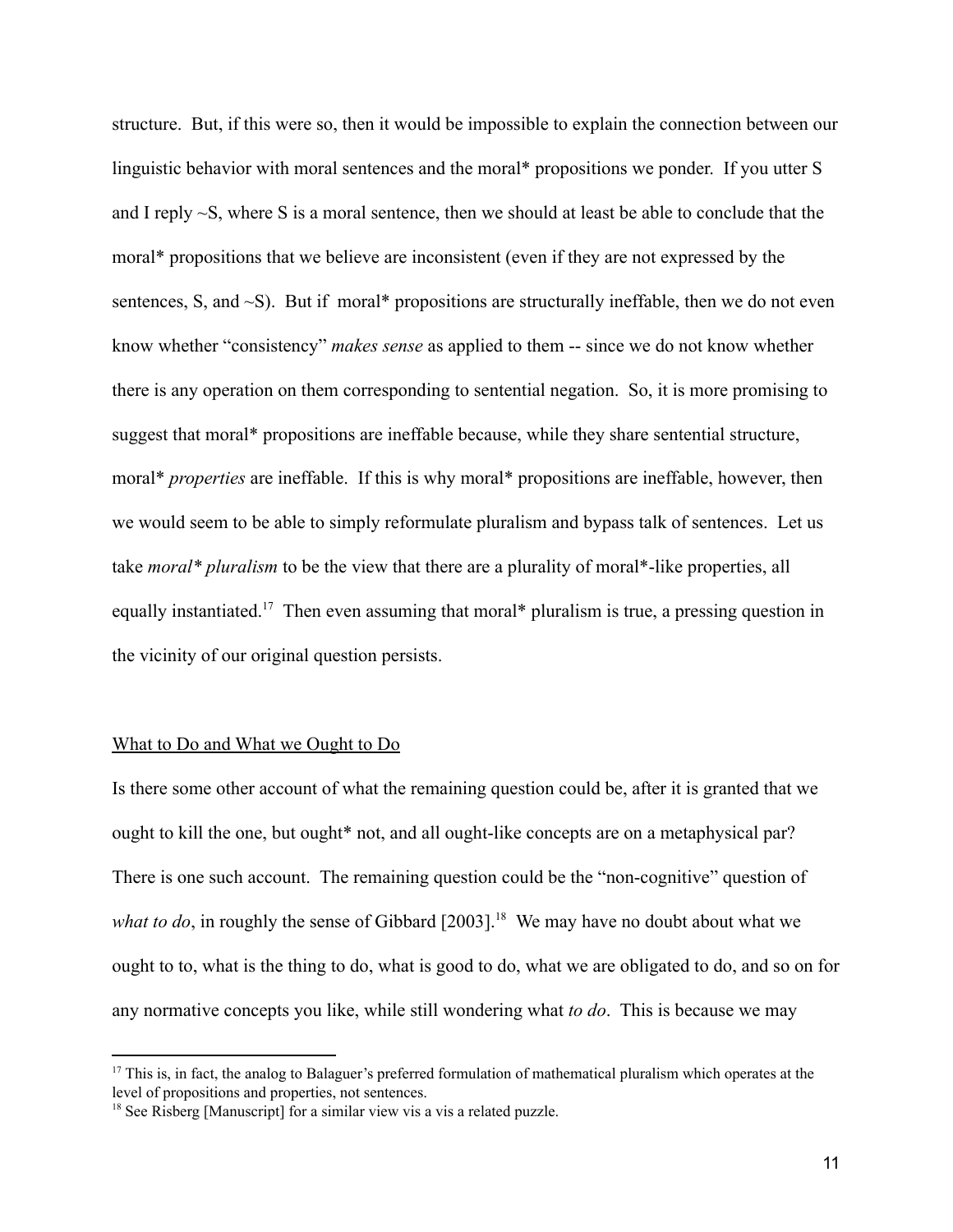wonder whether to do what we ought, rather than ought<sup>\*</sup>, to do, for some alternative normative-like concept, ought\*.

We can think of the point in terms of the logical law of weakening. This says that if a conclusion, C, follows from premise A, then C certainly follows from premises A and B. Now suppose that we have no doubt that, say, we ought to kill the one in our present circumstance. This cannot settle the question of whether to kill the one, by weakening. For we can stipulatively introduce an ought-like concept, ought\*, according to which we ought\* not kill the one in our present circumstance. And given the premises that we ought to kill the one, and ought\* not kill the one, the question arises whether to do what we ought, or ought\*, to do. Since the fact that we ought to kill the one in our present circumstance does not settle the question of whether to kill the one *in tandem with* the premise that we ought\* not kill the one in that circumstance, it cannot settle the question of whether to kill the one on its own, by "weakening". (I put "weakening" in quotes because the conclusion at issue not a proposition, so the logical law does not strictly apply. More on this in a moment.) Settling the facts, *even the normative facts*, fails to settle the questions at the center of our normative lives.

This conclusion is a kind of radicalization of Moore's Open Question Thesis. Moore [1903, Sec. 13] can be read as arguing that a conceptually competent agent may know that A is F, for any *descriptive* property, F, while failing to "endorse" A in the sense that is characteristic of practical deliberation. The above conclusion is that such an agent may know that A is F, for any property,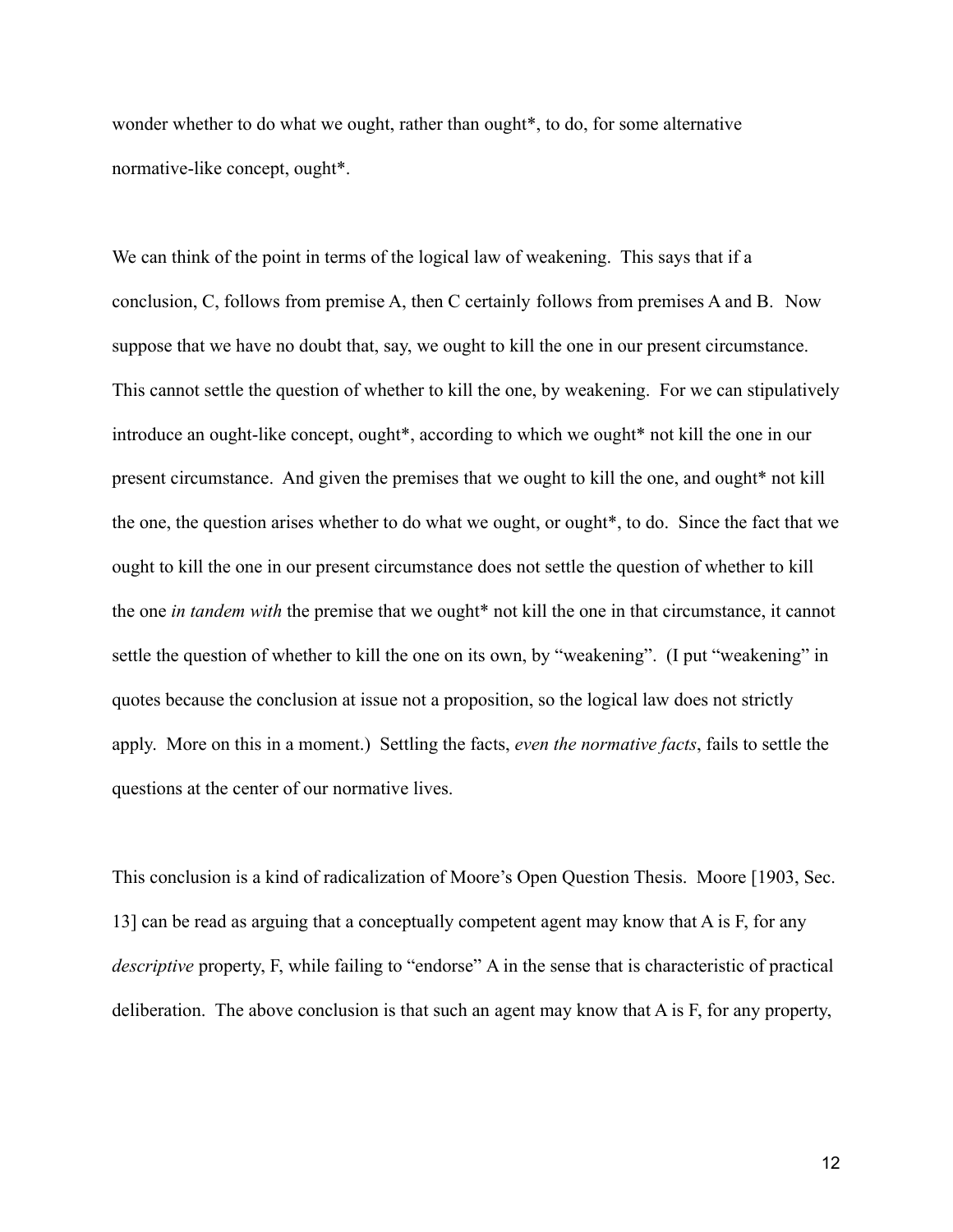F, descriptive *or normative*, while failing to endorse A. Blackburn makes such a connection when he writes,

[I]f we supposed that belief, denial, and so on were simply discussions of a way the world is, we would still face the open question. Even if that belief were settled, there would still be issues of what importance to give it, what to do, and all the rest….For any fact, there is a question of what to do about it. But normative discussion just is discussion of what to do about things [1998, 70].

Of course, any externalist will agree that an agent may know that she ought to kill the one to save the five while failing to be *motivated* to. The point is that our *deliberation as to whether* to kill the one is not yet completed even once we conclude that we *ought* to, that it is the *thing to do*, that it would be *good*, that we have *reason* to, and so on, *for any normative properties whatever*.

It might be countered that this misunderstands the upshot of the puzzle. What the puzzle really shows is that the remaining question is not an normative one, *realistically construed.* It does not show that the question is non-cognitive.<sup>19</sup> It could be, for example, that the remaining question is a moral question, construed as a constructivist construes it. Constructivists themselves emphasize the practical irrelevance of the moral realist's facts (Korsgaard [1996, 44], Street [2006, 138-9]). But anti-realist cognitivists are no better positioned to resolve the puzzle. A Korsgaardian constructivist, for instance, takes the claim that we ought to kill the one to save the

<sup>&</sup>lt;sup>19</sup> Thanks to Katja Vogt for raising an objection along these lines.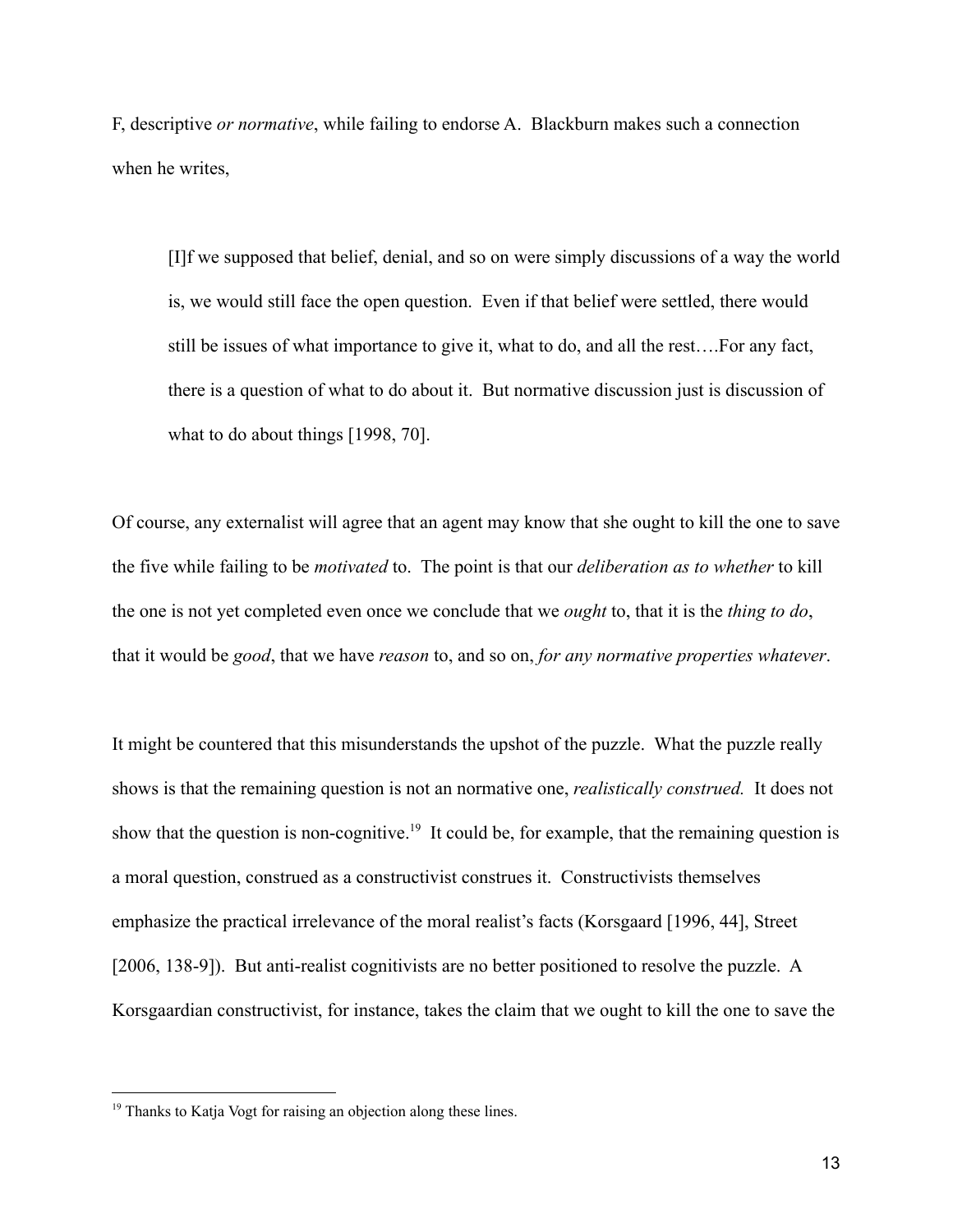five to amount, roughly, to the claim that this follows from our "practical point of view". And, yet, just as we can wonder whether to do what we ought, as opposed to ought\*, to do, realistically construed, we can wonder whether to do what follows from our practical, rather than practical\*, point of view. We can wonder, as Enoch [2006] puts it, whether to be an agent or a shmagent.<sup>20</sup>

The problem is general. Suppose that the remaining question is a question of fact. Then either it is descriptive or normative. But it cannot be descriptive, on account of Moore's original Open Question Argument. So, it must be normative. But if it is normative, then it ascribes some normative property, P, and the new problem arises that we can always wonder whether to act in accord with the P-truths, rather than the P<sup>\*</sup>-truths, for some P-like property,  $P^{*}$ .<sup>21</sup> So, the question is not one of normative fact either. It follows that the remaining question is not a question of fact.

It might be objected that an analogous argument could just as well show that the remaining question is not even the non-cognitive question of what to do. Suppose that pluralism about *what to do* turns out to be true. Then it might be argued that there would *still* be a remaining question in the vicinity of whether we ought to kill the one to save the five! But pluralism about

<sup>&</sup>lt;sup>20</sup> Dasgupta [2018] seems to miss this when he suggests that the problem he discusses could be solved by endorsing an anti-realist conception of metaphysical privilege, on analogy with Sharon Street's Humean constructivist conception of value.

<sup>&</sup>lt;sup>21</sup> This is a slight simplification. The questions could use primitive normative operators, in which case no properties are ascribed. But an analogous problem would arise. If O is such an operator, then we can wonder whether to act in accord with the O-truths, as opposed to the O\*-truths, for some O-like concept,  $O^*$ . (I speak of properties, rather than concepts, so as to allow that the truths are ineffable. To allow for this possibility in the case of operators, one would have to speak of their semantic values, whatever they are.)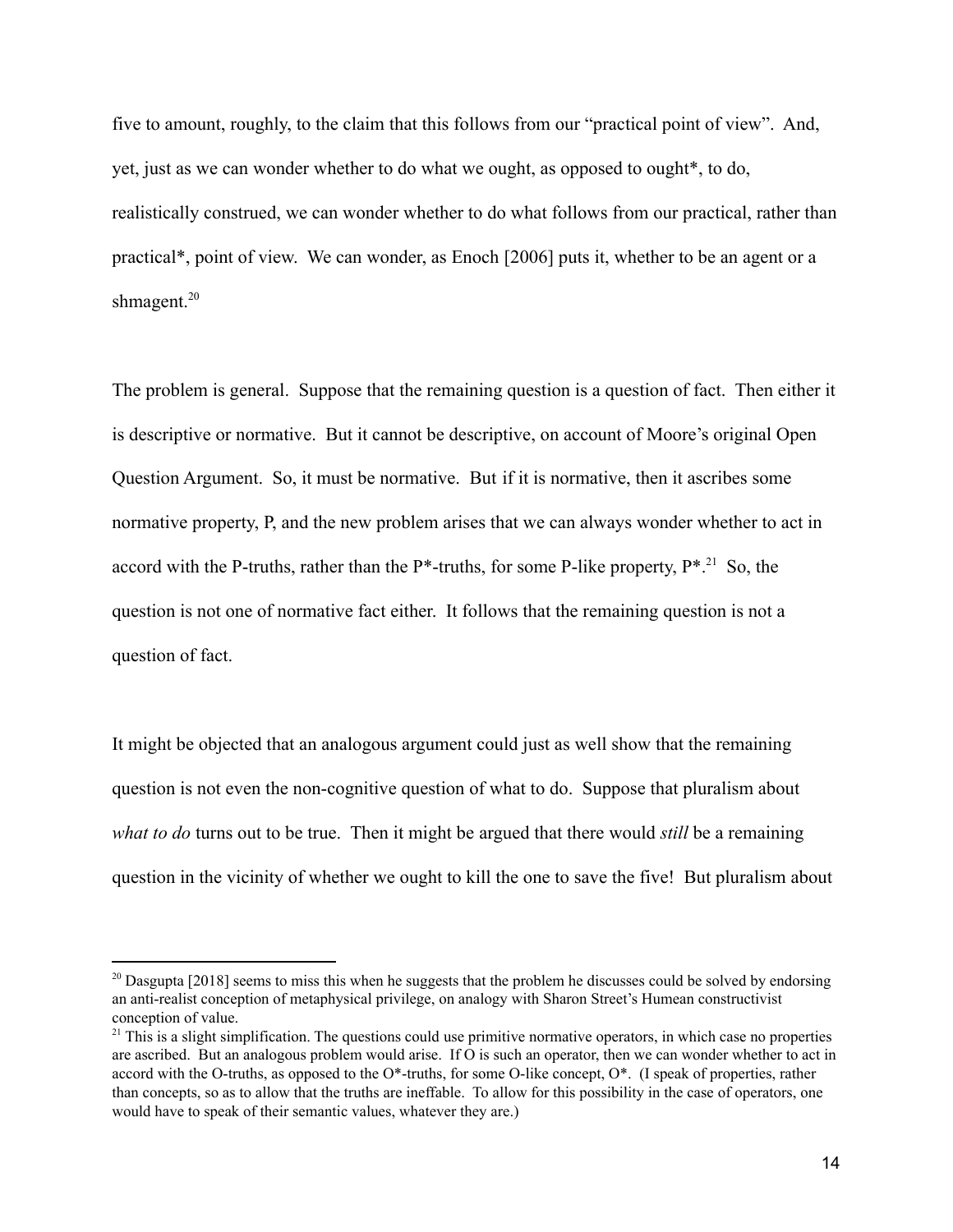what to do is unintelligible. The reason, however, is not that there are "what-to-do" facts that are so objective that one cannot even *assume* pluralism about them. The reason is that we can only do *one thing*. 22

#### Realism and Objectivity Revisited

Let us call questions of what to do, as opposed to questions of what we ought to do, what would be good to do, and so on *practical*. Then while the conclusion that practical questions are not settled by the facts would traditionally be taken to show that they are not objective, we can now see how misleading this is. Practical questions are highly objective in the sense in which austere relativists say they are not. We cannot answer them by disambiguating different notions of ought. Nor can we resolve practical disputes by saying "you take goodmoral and I will take goodmoral\*". Only one answer to a practical question is possible, simply because coordinated action requires that we do exactly one thing. And while such questions do not answer to the facts, this is part of the reason *why* their objectivity is robust. If they did answer to the facts, then their objectivity would be hostage to how plentiful the facts turned out to be. So, objectivity does not entail realism.

<sup>&</sup>lt;sup>22</sup> Thanks to Jennifer McDonald for suggesting this way of putting the point. It might be suggested that moral pluralism is likewise unintelligible. But, as already indicated, it is hard to imagine an argument for this. First, all manner of *actual metaethical theories*, both naturalist and non-naturalist, have pluralist implications. These includes Jackson's functionalism, Boyd's Cornell Realism, and Huemer's platonism. Second, on any account of property existence of which I am aware, there exist moral-like properties if there exist moral ones. And once it is granted that a given property exists, its instantiation conditions are fixed by its identity conditions. Finally, to the extent that moral pluralism appears less comprehensible than pluralism about paradigmatically descriptive areas, this is easily explained from the present point of view. The explanation is that Gibbard is right about natural language semantics.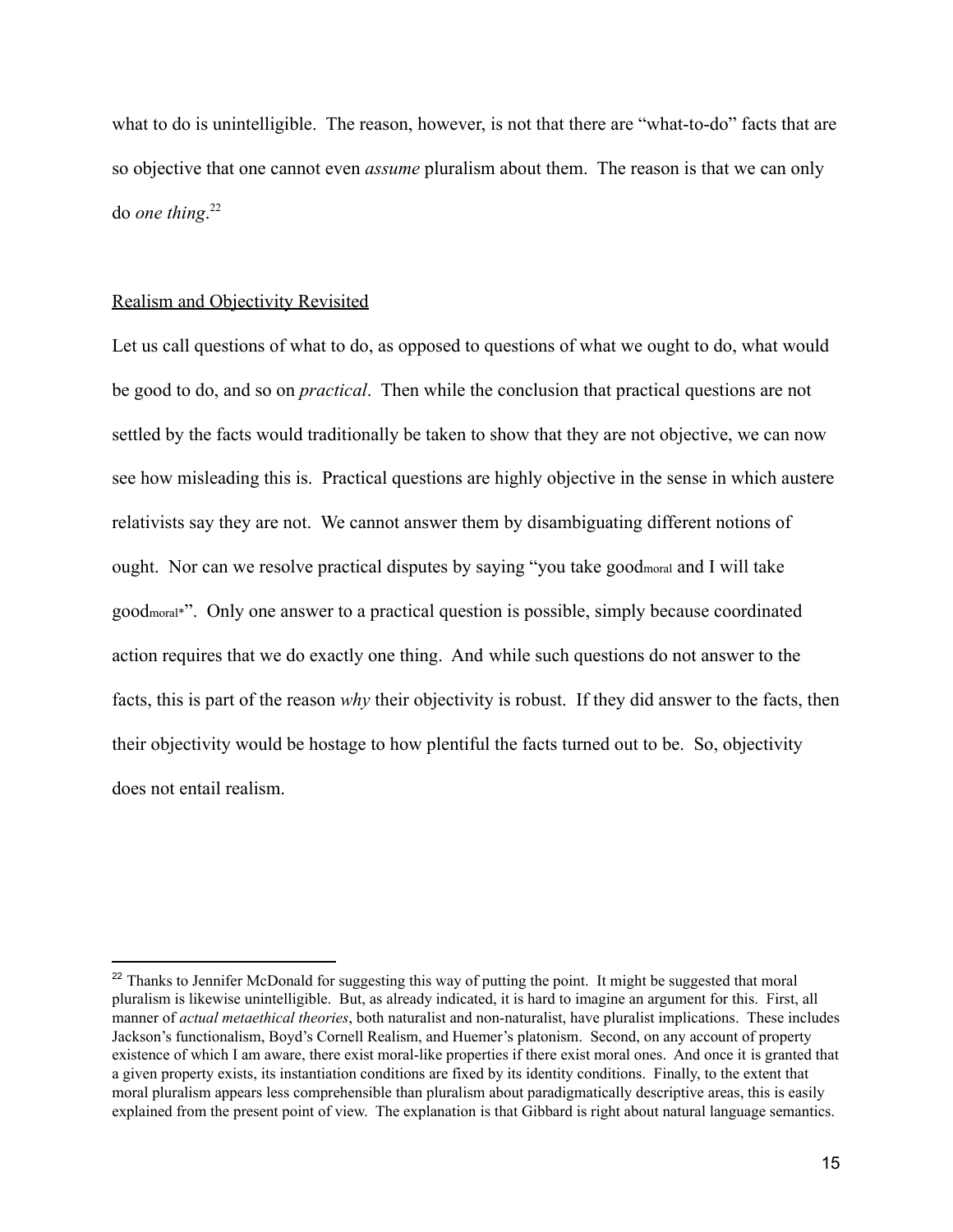In the other direction, if realism is true of mathematics, modality, logic, grounding, and so forth, then paradigmatic questions from these areas may all be like the Parallel Postulate question. We may answer them by noting that it is, say, logically possible that you could have had different parents, metaphysically impossible that you could have, and that is all there is to it -- just as we can say that the Parallel Postulate is true of linesEuclidean, false of lineshyperbolic, and that is all there is to it. It is *as though* the most austere modal relativism were true. And while such questions *do* answer to the facts, that is *why* their objectivity is compromised when the facts are abundant. The upshot is that realism does not entail objectivity either. Indeed, the concepts are in tension.

If practical questions are objective in a sense that the aforementioned descriptive questions are not, then a new problem of safety arises. Where we might have worried that we could have easily had false normative beliefs, we can now worry that we could have easily had normative\*, rather than normative, ones. Had we had normative\* beliefs, our beliefs may not have been *false.* (They may have been true of the normative\* facts.) But, from our present perspective, they would have given us wrong direction on the practical question of what to do. Eklund considers the following scenario.

Suppose, as the realist about metaethics typically wants to hold, that our normative predicates are objectively true of some things, so there are facts to the effect that so-and-so is good, such-and-such is right, etc. Here is a way in which this is not sufficient for the realist's purposes. Suppose these predicates are true of some things as supposed, but that the following is how they have obtained their meaning. Some

16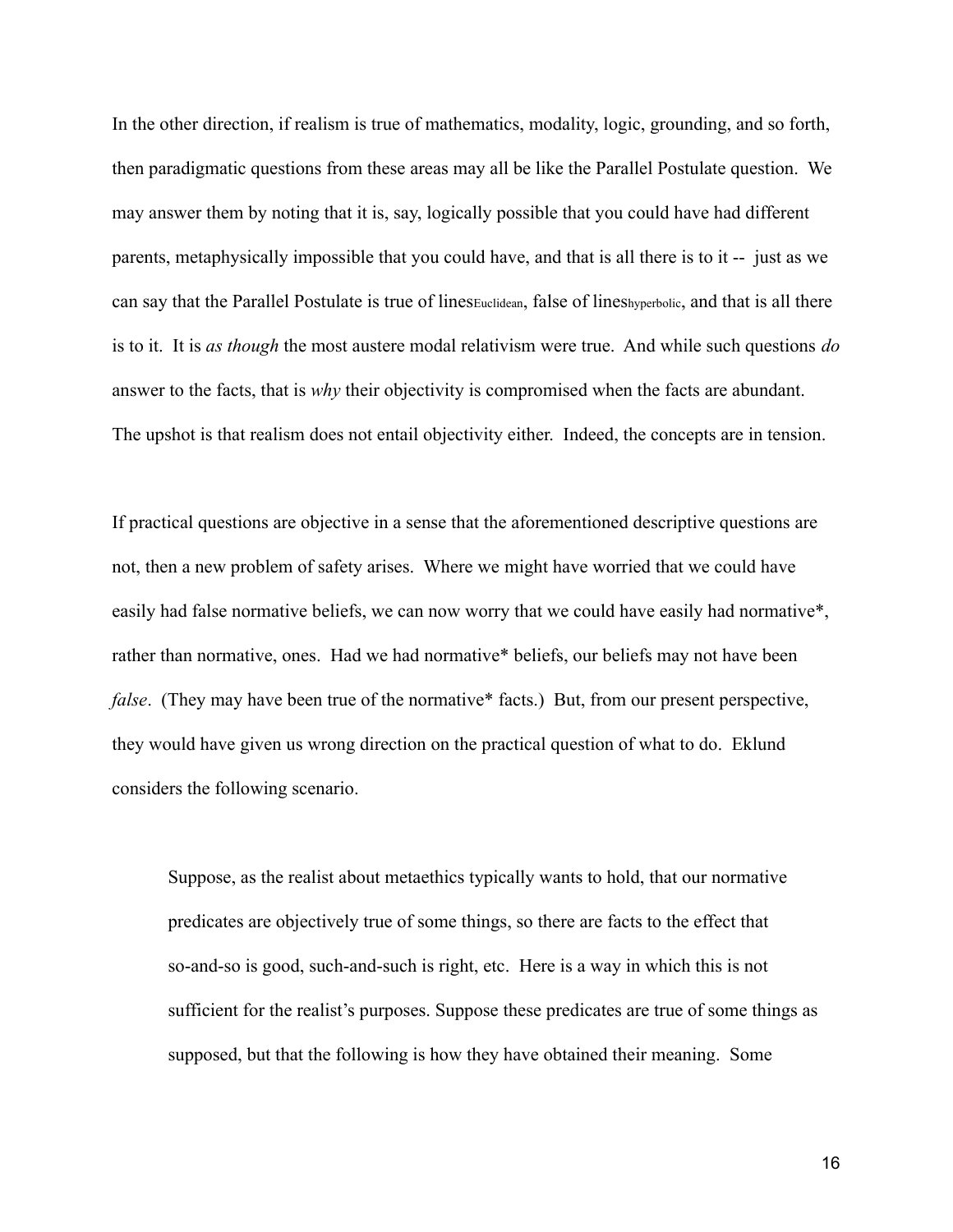powerful group in society introduced "right" (say) to stand for a given property P such that the members of this group perceived it to be in their interest that the rest of the people in society promote what is P, and to present P in a positive light. Then so long as there are objective facts about what is P there are objective facts about what is right. But considerations about what is right don't have the action-guiding significance we assumed them to have [Manuscript, Sec.  $4$ ]<sup>23</sup>

Eklund suggests that this shows that "A challenge like Clarke-Doane's does not seem to have to proceed via the envisaged normative pluralism" [Manuscript, Sec. 4]. But I disagree. If one could really convince one's self that there is no coherent possibility of latching onto the "wrong" normative-like properties, then the right response to Eklund's thought experiment would be gratitude that the powerful group's stipulations fortuitously answered what to do questions. What the "translation scheme" above seems to show is that the tension between objectivity and our claim to knowledge is relocated to the level of action in the case of practical inquiry. However, while the former problem is widely supposed to be the normative realist's alone, the latter is all of ours.

#### **Conclusions**

I have advocated pluralism -- i.e., realist anti-objectivism -- about domains like set theory, modality, logic, essence, and grounding. This is the view that questions central to these domains are analogous to the Parallel Postulate question, realistically construed. The advantage to

<sup>&</sup>lt;sup>23</sup> Eklund [Manuscript] is a commentary on my [2015]. Eklund himself presents a related challenge in his [2012] and especially [2017]. Note that Eklund does not use "objective" in the way that I use it in this paper. (Eklund asked me to flag that his [Manuscript] is a work in progress and is subject to change.)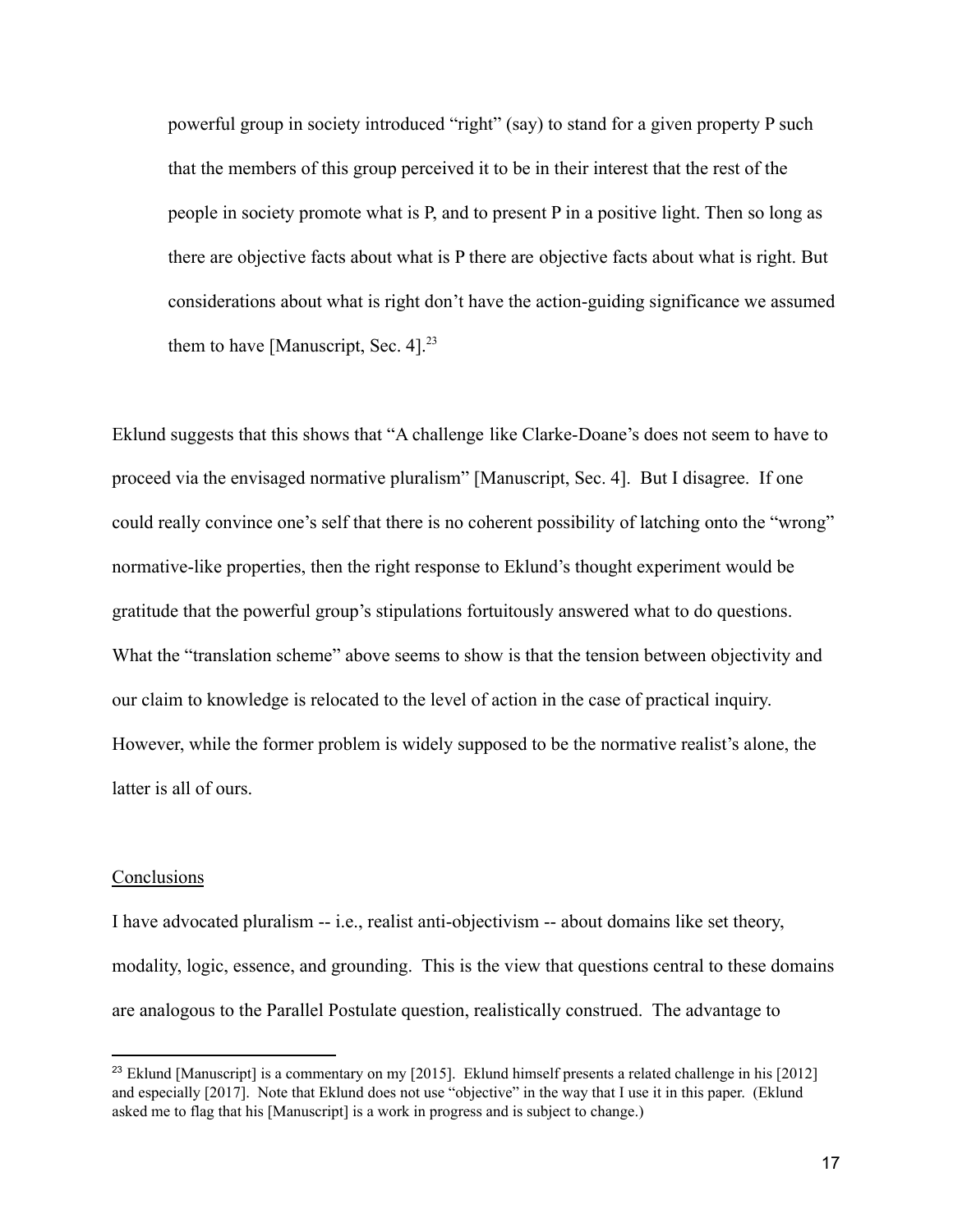pluralism is that it affords an explanation of how our beliefs from these areas are safe, even though they answer to (presumably causally inert) mind-and-language independent facts. However, pluralism has deflationary methodological ramifications. It says that *for practical purposes* relativism is true.

The question arises whether pluralism about normative areas, like morality and epistemology, is also viable. I have argued that while it is, pluralism about the practical subject of what to do is not so much as intelligible. This means that practical realism *must* be false. It also means that a new problem of safety arises. We could have easily had normative\*, rather than normative, beliefs -- even if we could not have easily had false normative-like beliefs.

There are two additional upshots. The first is that, although realism has dominated metaphysical discussions for decades, it is really the concept of objectivity that has pressing methodological ramifications. If set-theoretic pluralism is true, then *for practical purposes* it is as though the most austere relativism is. This is despite the fact that, on a traditional taxonomy, set-theoretic pluralism is a realist position. After all, the (realist) pluralist agrees with the (antirealist) Carnapian that "before us lies the boundless ocean of unlimited possibilities [1937/2001, XV]." By contrast, while realism is false of practical domains, it is *as though* the most extreme form of objectivism is true. We can only do one thing, and this truism means that "before us lies" only one possibility.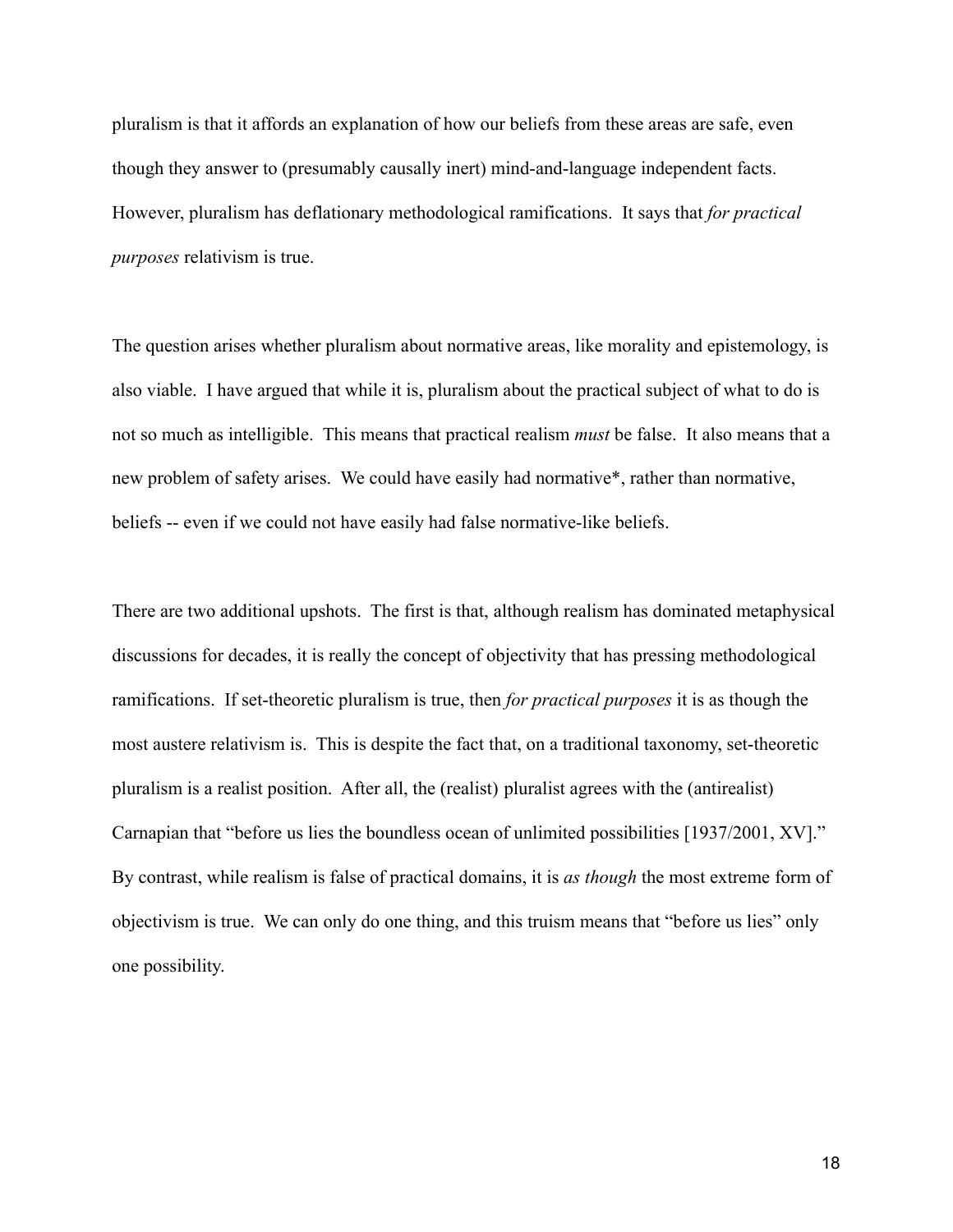The second upshot is that standard methodology in normative philosophy deserves renewed scrutiny. A common practice (illustrated in, e.g., Cuneo and Shafer-Landau [2014]) is to arrive at normative conclusions by appeal, at least in part, to our normative concepts. We consider counterfactual cases, and ask what we would "say". However, if the arguments here are compelling, then relying on the concepts we happen to have inherited is no less conservative than relying on the normative beliefs we happen to have inherited.<sup>24</sup> Even if "conceptual surgery" reveals that our concept of responsibility entails retribution, for example, whether to retribute is left open. There is a responsibility-like concept, responsibility\*, such that responsibility\* does not. And the practical question remains whether to hold people responsible or responsible\*. For any normative concepts, we can "critique...the value of these values" [Nietzsche 1887, Preface, Sec. 6].

### Works Cited

Aczel, Peter. [1988] *Non-Well-Founded Sets* (CSLI Lecture Notes, Number 14). Available online at: <http://www.irafs.org/courses/materials/aczel\_set\_theory.pdf> Balaguer, Mark. [1998] *Platonism and Anti-Platonism in Mathematics*. New York: Oxford University Press.

Bealer, George. [1982] *Quality and Concept.* Available online at:

<https://campuspress.yale.edu/georgebealer/quality-and-concept/>

Berto, Francesco, "Impossible Worlds", *The Stanford Encyclopedia of Philosophy* (Winter 2013 Edition), Edward N. Zalta (ed.), URL = <<https://plato.stanford.edu/archives/win2013/entries/impossible-worlds/>>.

Blackburn, Simon. [1998] *Ruling Passions*. Oxford: Clarendon Press

 $24$  Eklund also discusses the "conservativeness" of relying on our actual normative concepts in his [2017].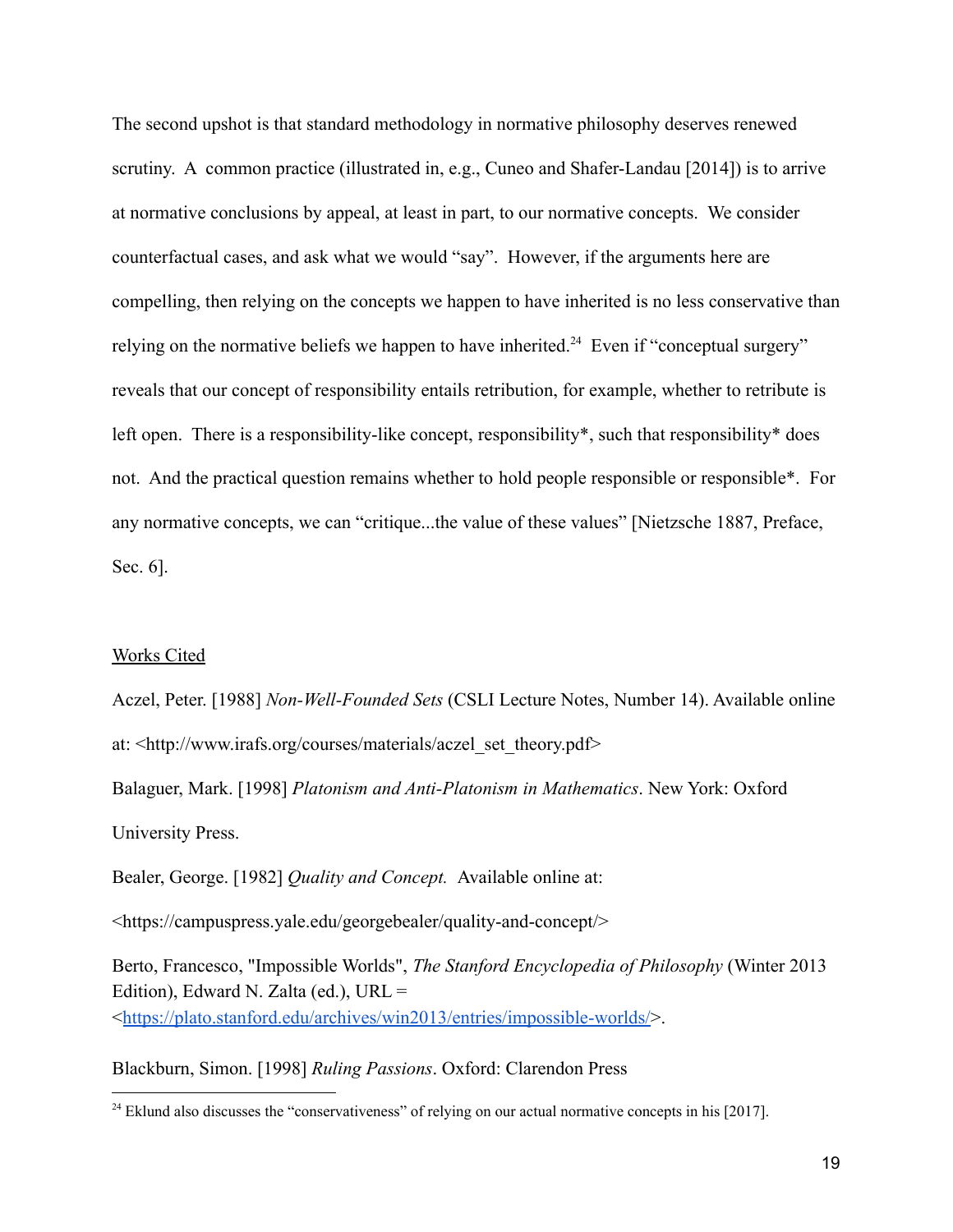Carnap, Rudolf. [2001/1937] *The Logical Syntax of Language.* Oxford: Routledge.

Clarke-Doane, Justin. "Objectivity in Ethics and Mathematics." Ben Colburn (ed.), *Proceedings*

*of the Aristotelian Society, The Virtual Issue, No. 3 (Methods in Ethics)*. Available online at:

<http://www.aristoteliansociety.org.uk/pdf/2015\_virtual\_issue.pdf>

-----. [Forthcoming A] "Metaphysical and Absolute Possibility."

-----. [Forthcoming B] *Morality and Mathematics.* Under contract with Oxford University Press.

-----. [Forthcoming C] "Modal Objectivity." *Nous.*

Cuneo, Terence and Russ Shafer-Landau. [2014] "The Moral Fixed Points: New Directions for Moral Nonnaturalism." *Philosophical Studies.* Vol. 171. 399--443.

Dasgupta, Shamik. [2018] "Realism and the Absence of Value." *Philosophical Review.* Vol. 127. 279-322.

Eklund, Matti. [2012] "Alternative Normative Concepts." *Analytic Philosophy.* Vol. 53. 139--157.

-----. [2017] *Choosing Normative Concepts*. Oxford: Oxford University Press.

-----. [Manuscript] "The Normative Pluriverse."

Enoch, David. [2006] "Agency, Shmagency: Why Normativity Won't Come from What Is Constitutive of Action." *Philosophical Review*. Vol. 115. 169-198.

Enoch, David, and Tristram McPherson. [2017] "What do you mean "This isn't the Question"?". *Canadian Journal of Philosophy*. Vol. 47. 820 -- 840.

Field, Hartry. [1998] "Which Mathematical Undecidables Have Determinate Truth-Values?" in Dales, H. Garth and Gianluigi Oliveri (ed.), *Truth in Mathematics*. Oxford: Oxford University Press. 291– 310.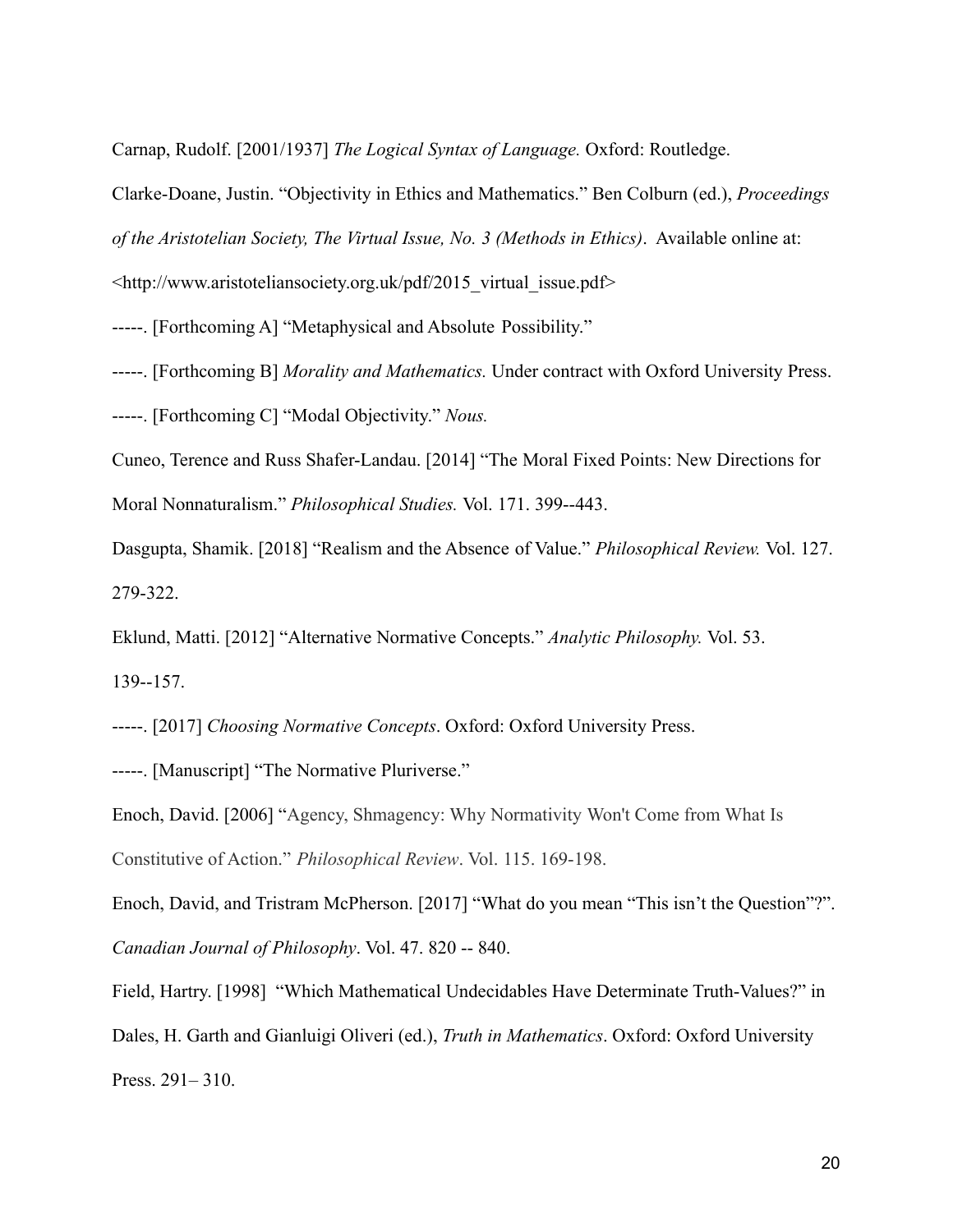Gibbard, Alan. [2003] *Thinking How to Live*. Cambridge: Harvard University Press.

Hamkins, Joel David. [2011] "The Set-Theoretic Multiverse". arXiv. Available at:

https://arxiv.org/abs/1108.4223

-----. [2012] "The Set-theoretic Pluriverse." (revised version) *Review of Symbolic Logic*. Vol. 5. 416-449.

Hofweber, Thomas. [2017] "Are There Ineffable Aspects of Reality?" in Bennett, Karen, and Dean Zimmerman (eds.), *Oxford Studies in Metaphysics, Vol. 2.* Oxford: Oxford University Press. 155-206.

Horgan, Terence, and Mark Timmons. [1991] "New Wave Moral Realism Meets Moral Twin Earth." *Journal of Philosophical Research*. Vol. 16. 447-465.

Huemer, Michael. [2005] *Ethical Intuitionism*. New York: Palgrave Macmillan.

Jackson, Frank. [1998] *From Metaphysics to Ethics: A Defense of Conceptual Analysis.* Oxford: Clarendon Press.

Korsgaard, Christine. [1996] T*he Sources of Normativity.* New York: Cambridge University Press.

Linsky, Bernard and Edward Zalta. [1995] "Naturalized Platonism versus Platonism Naturalized." *Journal of Philosophy*. Vol. 92. 525—555.

McPherson, Tristram. and David Enoch. [2017] "What do you mean "This isn't the Question"?" *Canadian Journal of Philosophy*. Vol. 47. 820-840.

Moore, G.E. [1903] *Principia Ethica.* Available online at:

<[http://fair-use.org/g-e-moore/principia-ethica>](http://fair-use.org/g-e-moore/principia-ethica)